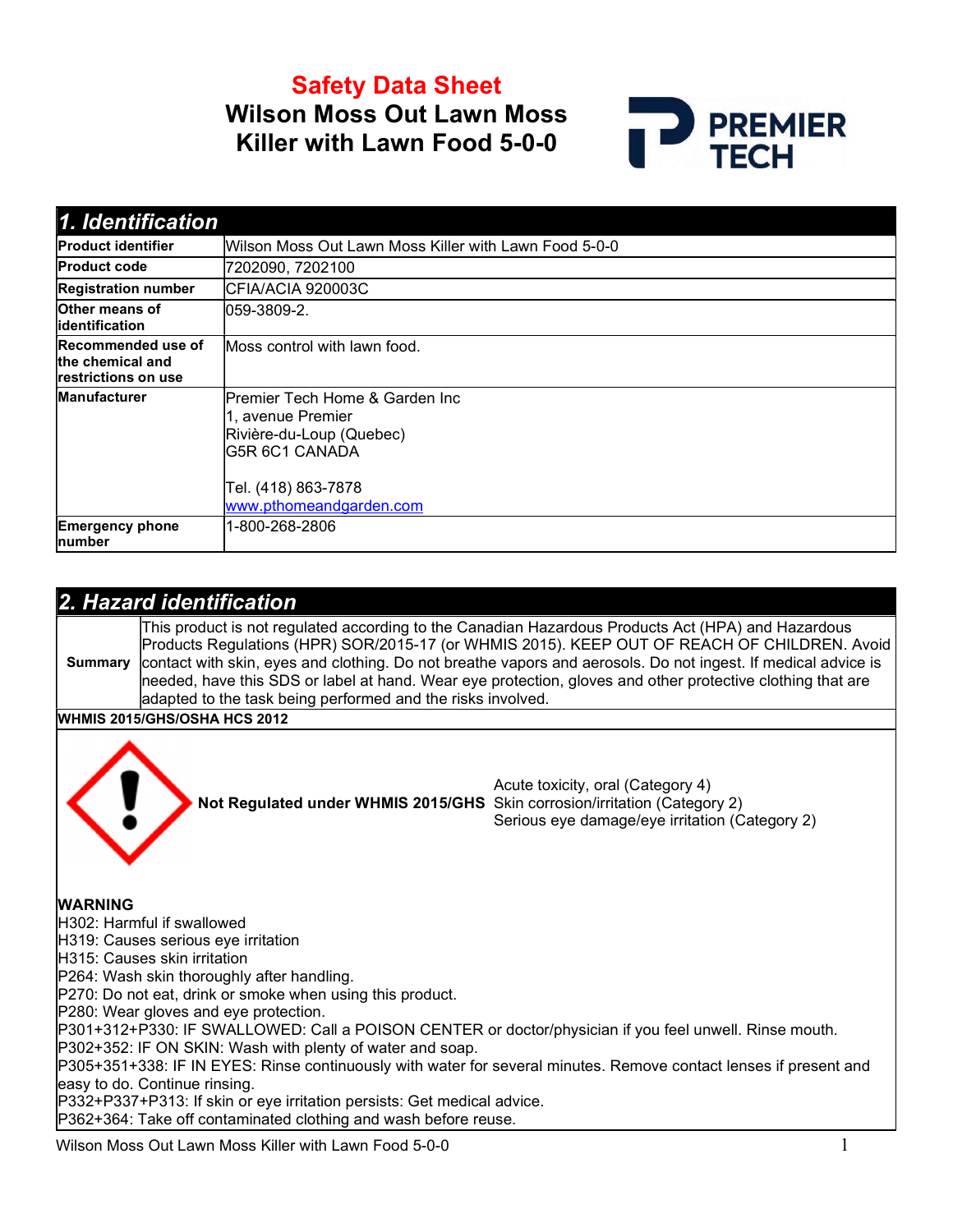P501: Dispose of contents and container to a licensed chemical disposal agency in accordance with local, regional and national regulations.

| 3. Composition/information on ingredients                                                             |             |               |  |  |  |  |  |
|-------------------------------------------------------------------------------------------------------|-------------|---------------|--|--|--|--|--|
| <b>CAS</b><br><b>Weight % content</b><br>Common name                                                  |             |               |  |  |  |  |  |
| Iron(II) sulfate heptahydrate                                                                         | 7782-63-0   | $115 - 40 \%$ |  |  |  |  |  |
| <b>Urea</b>                                                                                           | $I$ 57-13-6 | $17 - 13 \%$  |  |  |  |  |  |
| Sulfuric acid<br>$10.1 - 1\%$<br>7664-93-9                                                            |             |               |  |  |  |  |  |
| Note: The manufacturer withholds the actual concentration range of the ingredients as a trade secret. |             |               |  |  |  |  |  |

4. First-aid measures Inhalation Move person to fresh air. If a problem develops or persists, seek medical attention. Skin contact Wash skin with warm water and mild soap. Remove contaminated clothing and wash before reuse. If a problem develops or persists, seek medical attention. Eye contact Flush with water for at least 15 minutes. Remove contact lenses if easy to do. Hold eyelids apart to rinse properly. If a problem develops or persists, seek medical attention. Ingestion **DO NOT** induce vomiting, unless recommended by medical personnel. If victim is conscious wash out mouth with water and give 1-2 glasses of water to drink. Never give anything by mouth if victim is unconscious or convulsing. If a problem develops or persists, seek medical attention. Other **No additional information.** Symptoms May cause redness and irritation of the skin and to eyes. Harmful if swallowed. Notes to the physician Apply a symptomatic and supportive treatment.

| 5. Fire-fighting measures                                       |                                                                                |  |  |  |  |
|-----------------------------------------------------------------|--------------------------------------------------------------------------------|--|--|--|--|
| Suitable extinguishing<br>lmedia                                | Use an extinguishing agent appropriate for the surrounding fire.               |  |  |  |  |
| Specific hazards arising No hazard listed.<br>from the chemical |                                                                                |  |  |  |  |
| <b>Special protective</b><br>equipment                          | Firefighters must wear self contained breathing apparatus with full face mask. |  |  |  |  |
| <b>Special protective</b><br>actions for fire-fighters          | No additional information.                                                     |  |  |  |  |

| 6. Accidental release measures                                               |                                                                                                                                                                                                                |  |  |  |  |
|------------------------------------------------------------------------------|----------------------------------------------------------------------------------------------------------------------------------------------------------------------------------------------------------------|--|--|--|--|
| Personal precautions,<br>protective equipment<br>and emergency<br>procedures | Make sure to wear personal protective equipment mentioned in this Safety Data Sheet.                                                                                                                           |  |  |  |  |
| <b>Environmental</b><br>precautions                                          | Prevent product from entering drains and release to the environment.                                                                                                                                           |  |  |  |  |
| <b>Methods and materials</b><br>for containment and<br>cleaning up           | Ventilate the area well. Absorb with inert material (soil, sand, vermiculite) and place in an<br>appropriate waste disposal clearly identified. Finish cleaning by rinsing with water contaminated<br>surface. |  |  |  |  |

| 7. Handling and storage     |                                                                                                 |
|-----------------------------|-------------------------------------------------------------------------------------------------|
| <b>Precautions for safe</b> | Use in well ventilated area. Avoid contact with skin, eyes and clothing. Do not breathe vapors  |
| handling                    | and aerosols. Wear eye protection, gloves and other protective clothing that are adapted to the |

Wilson Moss Out Lawn Moss Killer with Lawn Food 5-0-0 2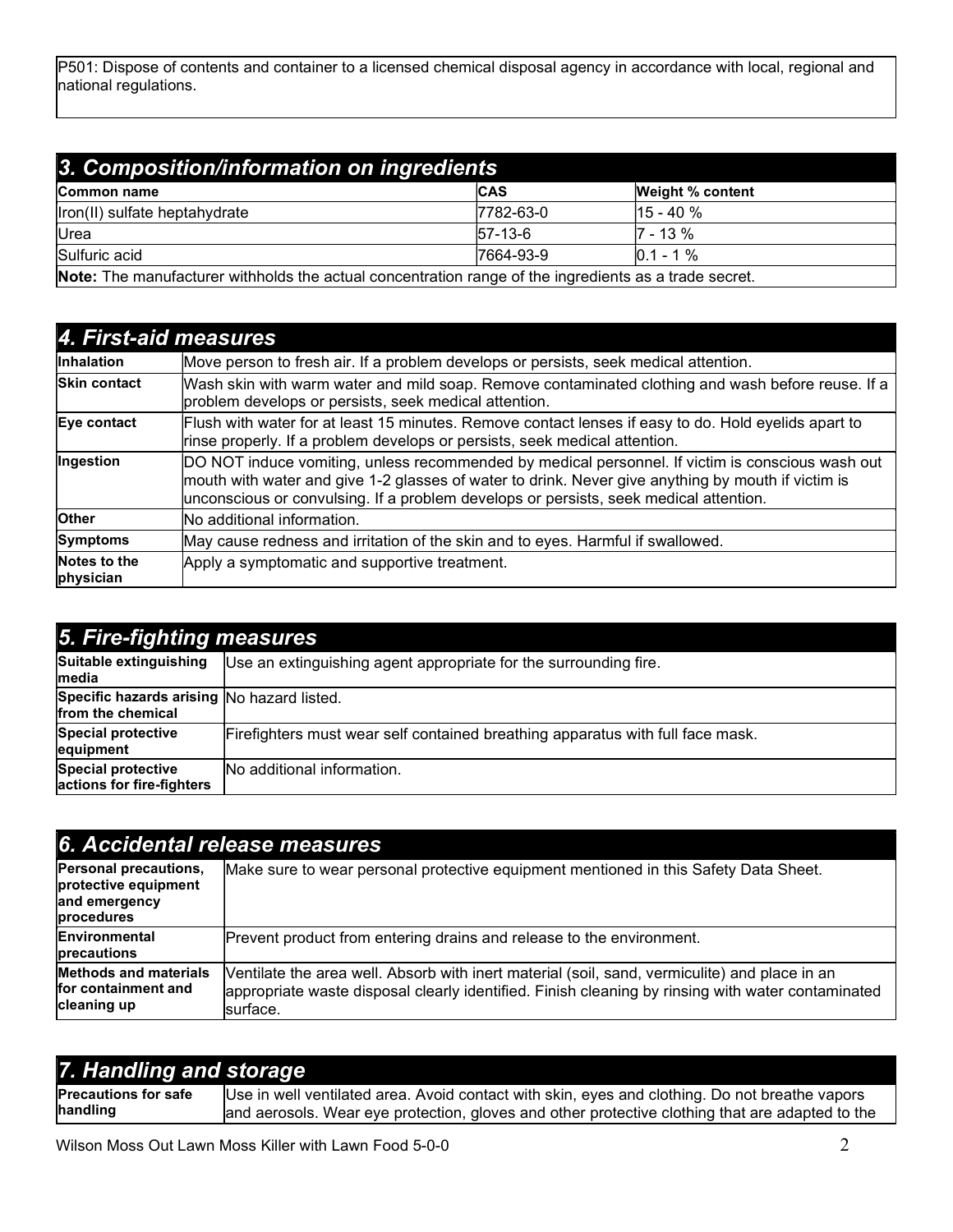|                                                                                   | task being performed and the risks involved. Keep containers tightly closed when not in use. Do<br>not eat, do not drink and do not smoke during use. After use, wash hands with soap and water.                          |
|-----------------------------------------------------------------------------------|---------------------------------------------------------------------------------------------------------------------------------------------------------------------------------------------------------------------------|
| <b>Conditions for safe</b><br>storage, including any<br><i>lincompatibilities</i> | Store tightly closed and in properly labelled containers in a cool, dry and well ventilated place.<br>Store away from incompatible materials (see section 10). Keep away from food and drink. Keep<br>away from freezing. |
| Storage temperature                                                               | $10$ to 35°C (50 to 95°F)                                                                                                                                                                                                 |

# 8. Exposure controls/personal protection

Immediately Dangerous to Life or Health Sulfuric acid: 15 mg/m3.

| Iron(II) sulfate heptahydrate               |                                                                                                                                                                                                                                                                                                                                                                                                                                   | <b>STEL</b>                   | Value as Metal                                            | 2 mg/m $3$            | <b>BC</b>                                                                                                                                                                                                                                                                         |
|---------------------------------------------|-----------------------------------------------------------------------------------------------------------------------------------------------------------------------------------------------------------------------------------------------------------------------------------------------------------------------------------------------------------------------------------------------------------------------------------|-------------------------------|-----------------------------------------------------------|-----------------------|-----------------------------------------------------------------------------------------------------------------------------------------------------------------------------------------------------------------------------------------------------------------------------------|
|                                             |                                                                                                                                                                                                                                                                                                                                                                                                                                   | TWA(8h)                       | Value as Metal                                            | 1 mg/m $3$            | ACGIH, BC, ON, RSST                                                                                                                                                                                                                                                               |
| Urea                                        |                                                                                                                                                                                                                                                                                                                                                                                                                                   | <b>TWA (8h)</b>               |                                                           | 10 mg/m $3$           | <b>US AIHA</b>                                                                                                                                                                                                                                                                    |
| Sulfuric acid                               |                                                                                                                                                                                                                                                                                                                                                                                                                                   | <b>STEL</b>                   |                                                           | $3$ mg/m <sup>3</sup> | AB, RSST                                                                                                                                                                                                                                                                          |
|                                             |                                                                                                                                                                                                                                                                                                                                                                                                                                   | <b>TWA (8h)</b>               |                                                           | $0.2 \text{ mg/m}^3$  | ACGIH, BC, ON                                                                                                                                                                                                                                                                     |
|                                             |                                                                                                                                                                                                                                                                                                                                                                                                                                   |                               |                                                           | 1 mg/m $3$            | AB, NIOSH, OSHA, RSST                                                                                                                                                                                                                                                             |
| controls                                    |                                                                                                                                                                                                                                                                                                                                                                                                                                   |                               | dust below their respective occupational exposure limits. |                       | Appropriate engineering Provide sufficient mechanical (general and/or local exhaust) to keep the airborn concentrations of                                                                                                                                                        |
| Individual protection measures              |                                                                                                                                                                                                                                                                                                                                                                                                                                   |                               |                                                           |                       |                                                                                                                                                                                                                                                                                   |
| Eye                                         |                                                                                                                                                                                                                                                                                                                                                                                                                                   | wear chemical splash goggles. |                                                           |                       | In the workplace, wear safety glasses with side shields. If there is a risk of contact with eyes,                                                                                                                                                                                 |
| <b>Hands</b>                                | single use.                                                                                                                                                                                                                                                                                                                                                                                                                       |                               |                                                           |                       | Wear nitrile or neoprene gloves. Disposable nitrile gloves can also be used, but discard after                                                                                                                                                                                    |
| <b>Skin</b>                                 |                                                                                                                                                                                                                                                                                                                                                                                                                                   |                               |                                                           |                       | Personal protective equipment for the body should be selected based on the task being<br>performed and the risks involved. Wear normal work clothing covering arms and legs as required<br>by employer code. If necessary, wear an apron or long-sleeve protective coverall suit. |
| <b>Respiratory</b>                          | Respiratory protection is not required for normal use. Where the conditions in the workplace<br>require a respirator, it is necessary to follow a respiratory protection program. Moreover,<br>respiratory protection equipment (RPE) must be selected, fitted, maintained and inspected in<br>accordance with regulations and standard 29 CFR 1910.134 (OSHA), ANSI Z88.2 or CSA Z<br>94.11 (Canada) and approved by NIOSH/MSHA. |                               |                                                           |                       |                                                                                                                                                                                                                                                                                   |
| Feet                                        |                                                                                                                                                                                                                                                                                                                                                                                                                                   | Not required in normal use.   |                                                           |                       |                                                                                                                                                                                                                                                                                   |
|                                             |                                                                                                                                                                                                                                                                                                                                                                                                                                   |                               |                                                           |                       |                                                                                                                                                                                                                                                                                   |
| Safety glasses<br>Nitrile disposable gloves |                                                                                                                                                                                                                                                                                                                                                                                                                                   |                               |                                                           |                       |                                                                                                                                                                                                                                                                                   |

| 9. Physical and chemical properties |          |                            |               |  |  |  |
|-------------------------------------|----------|----------------------------|---------------|--|--|--|
| <b>Physical state</b>               | Liauid   | <b>Flammability</b>        | Non-flammable |  |  |  |
| <b>Colour</b>                       | Green    | <b>Flammability limits</b> | IN/Ap.        |  |  |  |
| <b>Odour</b>                        | Metallic | <b>Flash point</b>         | N/Ap.         |  |  |  |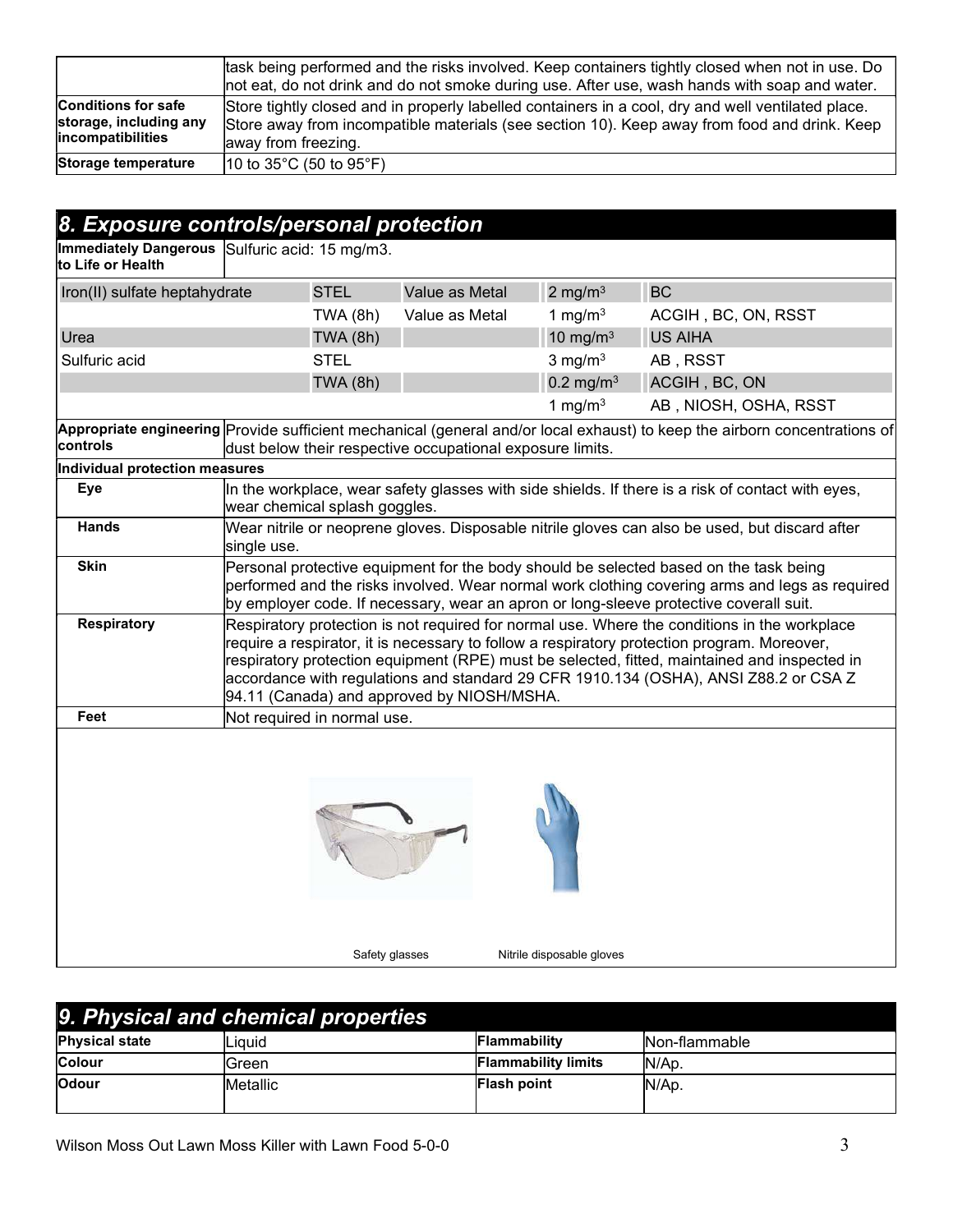| Odour threshold                                                                             | IN/Av.             | Auto-ignition<br>temperature                     | N/Ap.                 |  |
|---------------------------------------------------------------------------------------------|--------------------|--------------------------------------------------|-----------------------|--|
| pH                                                                                          | $ 2 \text{ to } 3$ | <b>Sensibility to</b><br>electrostatic charges   | No.                   |  |
| <b>Melting point</b>                                                                        | -5°C (23°F)        | <b>Sensibility to sparks</b><br>land/or friction | No.                   |  |
| <b>Freezing point</b>                                                                       | -5°C (23°F)        | Vapour density                                   | $N/Av.$ (Air = 1)     |  |
| <b>Boiling point</b>                                                                        | 95°C (203°F)       | <b>Relative density</b>                          | 1.23 kg/L (Water = 1) |  |
| Solubility                                                                                  | Miscible in water. | <b>Partition coefficient</b><br>In-octanol/water | IN/Av.                |  |
| <b>Evaporation rate</b>                                                                     | lN/Av.             | Decomposition<br>temperature                     | IN/Av.                |  |
| Vapour pressure                                                                             | IN/Av.             | <b>Viscosity</b>                                 | N/Ap.                 |  |
| <b>Percent Wt. Volatile</b>                                                                 | N/Av.              | Molecular mass                                   | N/Ap.                 |  |
| $VOC$ ( $g/L$ )                                                                             | N/Av.              | % Volume Volatile (VOC) N/Av.                    |                       |  |
| VOC (Ib/gal)<br>N/Av.                                                                       |                    | % Wt. Volatile (VOC)                             | N/Av.                 |  |
| N/Av.: Not Available<br>Und.: Undetermined<br>N/E: Not Established<br>N/Ap.: Not Applicable |                    |                                                  |                       |  |

| 10. Stability and reactivity                                      |                                                                      |
|-------------------------------------------------------------------|----------------------------------------------------------------------|
| Reactivity                                                        | No reactivity expected.                                              |
| <b>Chemical stability</b>                                         | Stable under recommended storage conditions.                         |
| Possibility of hazardous reactions (including<br>polymerizations) | A dangerous reaction will not occur.                                 |
| <b>Conditions to avoid</b>                                        | Protect from freezing. Avoid contact with incompatible<br>materials. |
| Incompatible materials                                            | Alkalis, strong oxidants, strong acids.                              |
| Hazardous decomposition products                                  | No decomposition product.                                            |

|                                               | 11. Toxicological information                      |                                                                                                                                                                                                                  |             |                              |            |                  |  |
|-----------------------------------------------|----------------------------------------------------|------------------------------------------------------------------------------------------------------------------------------------------------------------------------------------------------------------------|-------------|------------------------------|------------|------------------|--|
| Numerical<br>lmeasures of<br>toxicity         | Iron(II) sulfate heptahydrate Ingestion 1520 mg/kg |                                                                                                                                                                                                                  |             |                              | Mouse LD50 |                  |  |
|                                               | Urea                                               |                                                                                                                                                                                                                  |             | Ingestion 8471 mg/kg         | Rat        | LD <sub>50</sub> |  |
|                                               |                                                    |                                                                                                                                                                                                                  | <b>Skin</b> | >21000 mg/kg Rabbit LD50     |            |                  |  |
|                                               | Sulfuric acid                                      |                                                                                                                                                                                                                  |             | Ingestion 2140 mg/kg         | Rat        | LD50             |  |
|                                               |                                                    |                                                                                                                                                                                                                  |             | Inhalation 0.375 mg/l/4h Rat |            | <b>LC50</b>      |  |
| Likely routes of<br>exposure                  | Skin, eyes, inhalation.                            |                                                                                                                                                                                                                  |             |                              |            |                  |  |
| Delayed,<br>limmediate and<br>chronic effects | Eye contact                                        | May cause redness and irritation to eyes. Eye Irritation/Corrosion, Rabbit (OECD)<br>TG 405): tests performed with each ingredient (>1%) of this mixture gave non-<br>irritating to severely irritating results. |             |                              |            |                  |  |
|                                               | <b>Skin contact</b>                                | May cause redness and irritation of the skin. Skin Irritation/Corrosion, Rabbit<br>(OECD 404) : tests performed with each ingredient (>1%) of this mixture gave<br>not irritating to irritating results.         |             |                              |            |                  |  |
|                                               | <b>Inhalation</b>                                  | Exposure to high concentrations of vapour may cause respiratory tract irritation.                                                                                                                                |             |                              |            |                  |  |
|                                               | Ingestion                                          | Harmful if swallowed. Ingestion can cause abdominal pain, nausea, cramps,<br>headache, dizziness, drowsiness and vomiting.                                                                                       |             |                              |            |                  |  |
|                                               | <b>Respiratory or skin</b><br>sensitization        | Ingredients present at levels greater than or equal to 0.1% of this product are not<br>skin or respiratory sensitizers.                                                                                          |             |                              |            |                  |  |
|                                               | <b>IARC/NTP</b><br><b>Classification</b>           | <b>Common name IARC NTP</b><br>Sulfuric acid<br>K                                                                                                                                                                |             |                              |            |                  |  |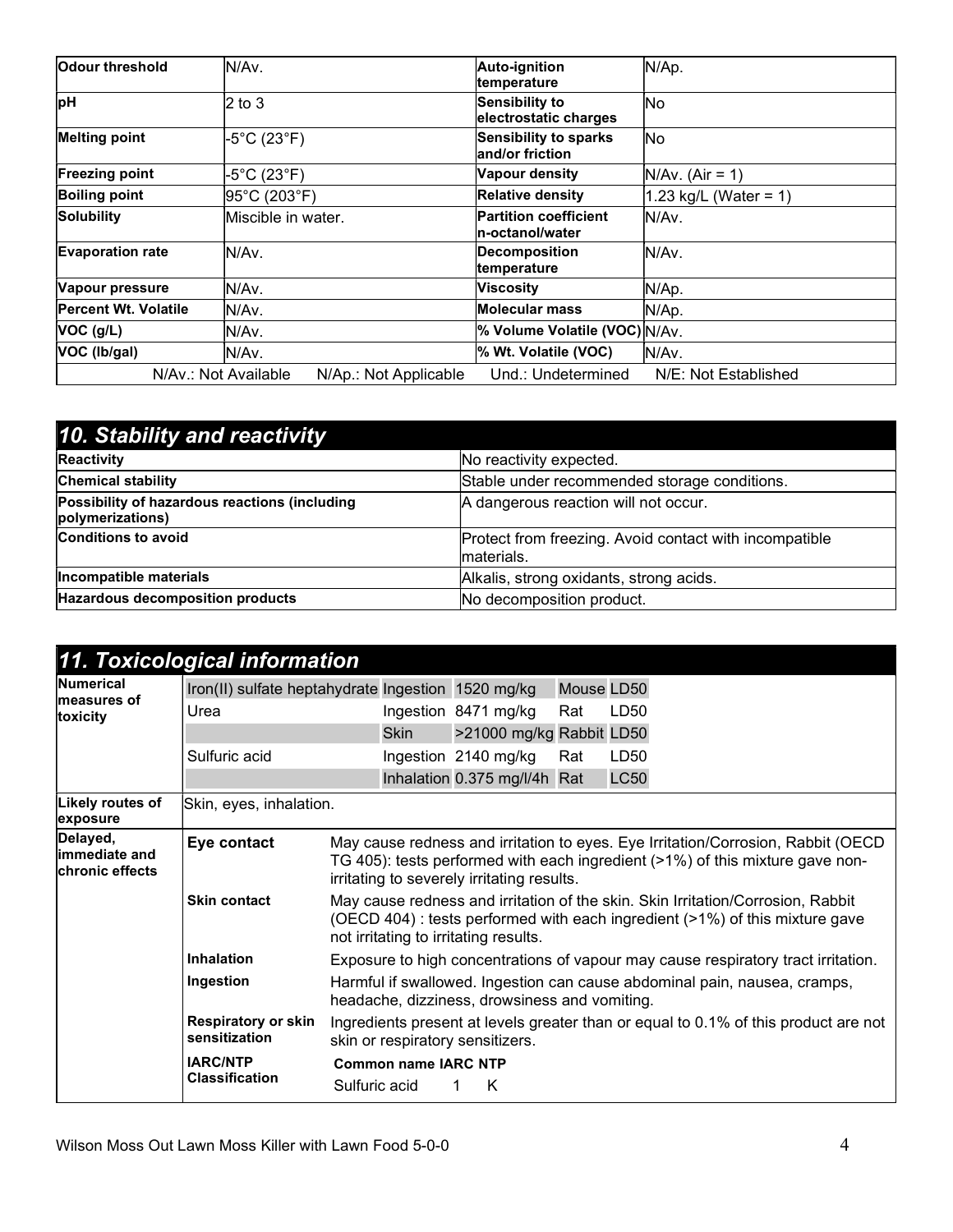|                                                                                                                                                                                                                                        | IARC: 1- Carcinogenic; 2A- Probably carcinogenic; 2B- Possibly carcinogenic.<br>NTP: K- Known to be carcinogens; R- Reasonably anticipated to be carcinogens.                                                                                                                                                                                      |  |  |
|----------------------------------------------------------------------------------------------------------------------------------------------------------------------------------------------------------------------------------------|----------------------------------------------------------------------------------------------------------------------------------------------------------------------------------------------------------------------------------------------------------------------------------------------------------------------------------------------------|--|--|
| Carcinogenicity                                                                                                                                                                                                                        | Strong inorganic acid mists containing sulphuric Acid (CAS no 7664-93-9) have<br>carcinogenic properties according to several organisms (IARC, NTP, ACGIH).<br>Sulfuric acid is slightly carcinogenic to animal; tumor development is related to<br>the local irritation effect. Carcinogenic effects are probably negligible for this<br>product. |  |  |
| <b>Mutagenicity</b>                                                                                                                                                                                                                    | Ingredients in this product present at levels greater than or equal to 0.1% are not<br>known to cause mutagenic effects.                                                                                                                                                                                                                           |  |  |
| <b>Reproductive</b><br>toxicity                                                                                                                                                                                                        | Ingredients in this product present at levels greater than or equal to 0.1% are not<br>known to cause reproduction effects.                                                                                                                                                                                                                        |  |  |
| <b>Specific target</b><br>organ toxicity -<br>single exposure                                                                                                                                                                          | No target organ is listed.                                                                                                                                                                                                                                                                                                                         |  |  |
| <b>Specific target</b><br>organ toxicity -<br>repeated exposure                                                                                                                                                                        | No target organ is listed.                                                                                                                                                                                                                                                                                                                         |  |  |
| Interactive effects No information available.                                                                                                                                                                                          |                                                                                                                                                                                                                                                                                                                                                    |  |  |
| <b>Other information</b> The oral acute toxicity estimate (ATE) of the mixture was calculated to be greater than 300 mg/Kg but<br>lower than 2000 mg/kg. This value is classified according to GHS: Acute toxicity, oral (Category 4). |                                                                                                                                                                                                                                                                                                                                                    |  |  |

|                                 | 12. Ecological information                                                                                                                                    |  |  |  |
|---------------------------------|---------------------------------------------------------------------------------------------------------------------------------------------------------------|--|--|--|
| Ecological                      | Fish - Oncorhynchus mykiss - Rainbow trout LC50 20.8 mg/L; 96 h (CAS no 7782-63-0)                                                                            |  |  |  |
| toxicity                        | LC50 17500 mg/L; 96 h (CAS no 57-13-6)<br>Fish - Guppy - Poecilia reticulata (static)                                                                         |  |  |  |
|                                 | Aquatic Invertebrate - Daphnia Magna (static) EC50 3910 mg/L; 48 h (CAS no 57-13-6)                                                                           |  |  |  |
|                                 |                                                                                                                                                               |  |  |  |
| Persistence                     | Inorganic compounds persist in the environment indefinitely or incorporate into biological systems.                                                           |  |  |  |
| Degradability                   | The term biodegradability, as such, is not applicable to inorganic compounds.                                                                                 |  |  |  |
| potential                       | Bioaccumulative No potential to bioaccumulate.                                                                                                                |  |  |  |
| <b>Mobility in soil</b>         | The product is a mixture of which some ingredients have a high mobility in the soil, while other<br>lingredients have a moderate to low mobility in the soil. |  |  |  |
| <b>Other adverse</b><br>effects | This chemical does not deplete the ozone layer.                                                                                                               |  |  |  |

### 13. Disposal considerations

**Container** 



Important! Prevent waste generation. Use in full. Empty containers can be treated (recycled) where there is a recovery program. Observe all federal, state/provincial and municipal regulations. If necessary consult the Department of Environment or the relevant authorities.

| 14. Transport information                                            |                                                     |  |  |  |
|----------------------------------------------------------------------|-----------------------------------------------------|--|--|--|
| <b>UN Number</b>                                                     | IUN N/A                                             |  |  |  |
| <b>UN Proper Shipping</b><br><b>Name</b>                             | Not regulated by TDG (Canada) and 49 CFR DOT (USA). |  |  |  |
| <b>Environmental hazards</b>                                         | This material does not contain marine pollutant.    |  |  |  |
| luser                                                                | Special precautions for  No information available.  |  |  |  |
| <b>TDG - Transportation of Dangerous Goods (Canada &amp; US DOT)</b> |                                                     |  |  |  |

Wilson Moss Out Lawn Moss Killer with Lawn Food 5-0-0 5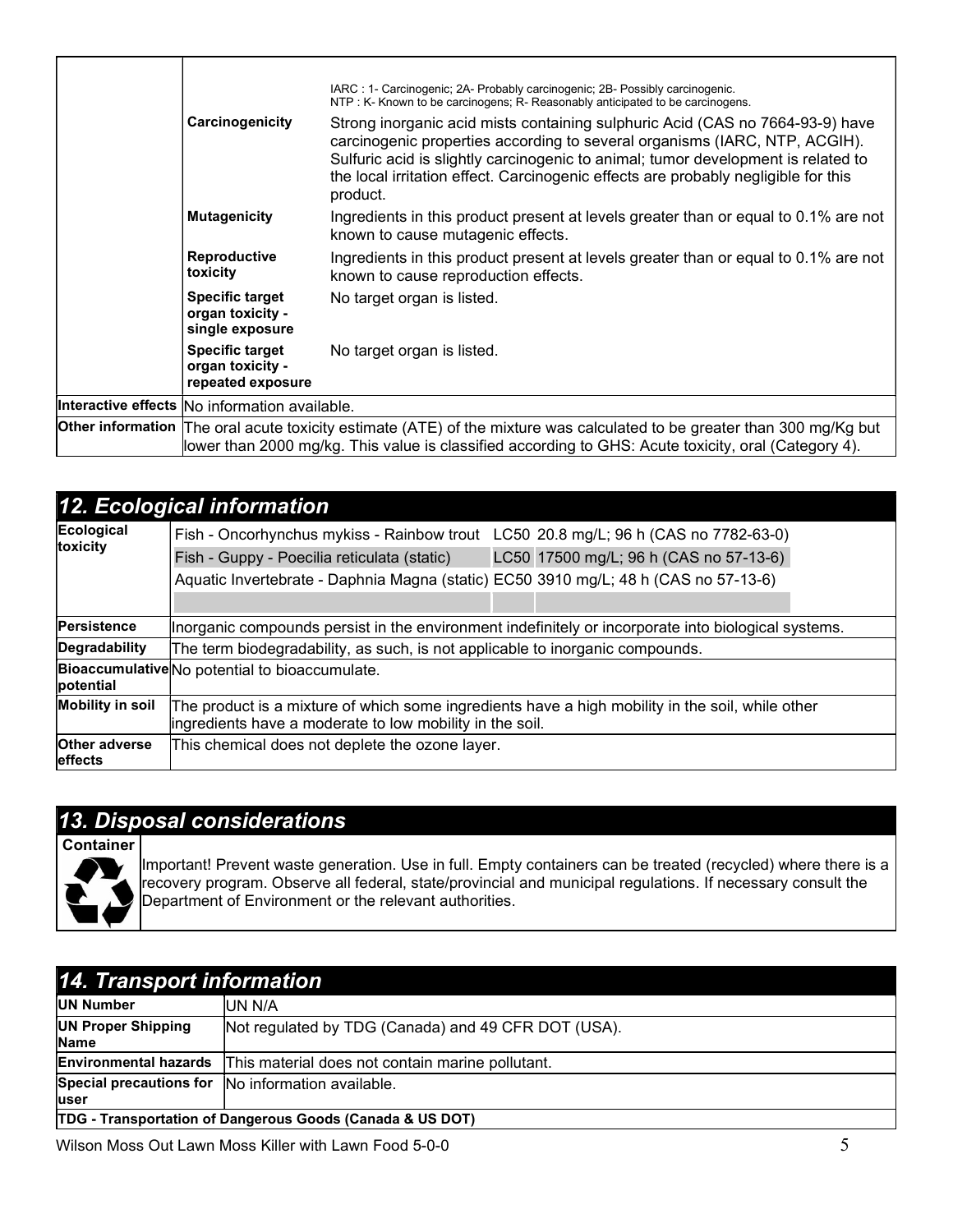| <b>Transport hazard</b><br>class(es)                  | Not regulated                                                                                                                                                                                                                                                                                                                          |  |  |  |  |
|-------------------------------------------------------|----------------------------------------------------------------------------------------------------------------------------------------------------------------------------------------------------------------------------------------------------------------------------------------------------------------------------------------|--|--|--|--|
| <b>Packing group</b>                                  | Not regulated                                                                                                                                                                                                                                                                                                                          |  |  |  |  |
| 2020 Emergency<br><b>Response Guidebook</b>           | IN/A                                                                                                                                                                                                                                                                                                                                   |  |  |  |  |
| <b>IMO/IMDG - International Maritime Transport</b>    |                                                                                                                                                                                                                                                                                                                                        |  |  |  |  |
| <b>Classification</b><br>Not regulated                |                                                                                                                                                                                                                                                                                                                                        |  |  |  |  |
| <b>IATA - International Air Transport Association</b> |                                                                                                                                                                                                                                                                                                                                        |  |  |  |  |
| <b>Classification</b>                                 | Not regulated                                                                                                                                                                                                                                                                                                                          |  |  |  |  |
| the application of it.                                | These transportation classifications are provided as a customer service. As the shipper YOU remain responsible for complying with all applicable laws and<br>requlations, including proper transportation classification and packaging. In addition, if a domestic exemption exists, it is the responsibility of the shipper to define |  |  |  |  |

## 15. Regulatory information

CANADA

| <b>Common name</b>            | <b>CAS</b>  | <b>CEPA</b> | <b>DSL</b> | <b>NDSL</b> | <b>NPRI</b> |
|-------------------------------|-------------|-------------|------------|-------------|-------------|
| Iron(II) sulfate heptahydrate | 7782-63-0   |             |            |             |             |
| Urea                          | $ 57-13-6 $ |             |            |             |             |
| Sulfuric acid                 | 7664-93-9   |             |            |             | $\lambda$   |

- CEPA: List of Toxic Substances Managed Under Canadian Environmental Protection Act

DSL: Domestic Substances List Inventory

- NDSL: Non-Domestic Substances List Inventory

- NPRI: National Pollutant Release Inventory Substances

#### UNITED STATE OF AMERICA

| Common name                      | <b>CAS</b>        | <b>TSCA</b> | <b>CER</b><br><b>CLA</b> | <b>EPCRA</b><br> 313 | <b>EPCRA</b><br>302/304 | <b>CAA</b><br>112(b)<br><b>HON</b> | <b>CAA</b><br>112(b)<br><b>HAP</b> | <b>CAA</b><br>112(r) | <b>CWA</b><br>311 | <b>CWA</b><br>Prio. |
|----------------------------------|-------------------|-------------|--------------------------|----------------------|-------------------------|------------------------------------|------------------------------------|----------------------|-------------------|---------------------|
| Iron(II) sulfate<br>heptahydrate | 7782-<br>63-0     | X           |                          |                      |                         |                                    |                                    |                      |                   |                     |
| Urea                             | $ 57-13-6 $       | X           |                          |                      |                         |                                    |                                    |                      |                   |                     |
| Sulfuric acid                    | 7664-<br>$ 93-9 $ | X           | X                        | X                    | X                       |                                    |                                    |                      | X                 |                     |

- TSCA: Toxic Substance Control Act

- CERCLA: Comprehensive Environmental Response, Compensation, and Liability Act list of hazardous substances - EPCRA 313: Emergency Planning and Community Right-to-Know Act, Section 313 Toxic Chemicals

EPCRA 302/304: Emergency Planning and Community Right-to-Know Act, Section 302/304 Extremely Hazardous

Substances

- CAA 112(b) HON: Clean Air Act Hazardous Organic National Emission Standard for Hazardous Air Pollutant
- CAA 112(b) HAP: Clean Air Act Hazardous Air Pollutants lists pollutants
- CAA 112(r): Clean Air Act Regulated Chemicals for Accidental Release Prevention
- CWA 311: Clean Water Act List of Hazardous Substances

CWA Priority: Clean Water Act - Priority Pollutant list

#### California Proposition 65

#### No ingredients listed.